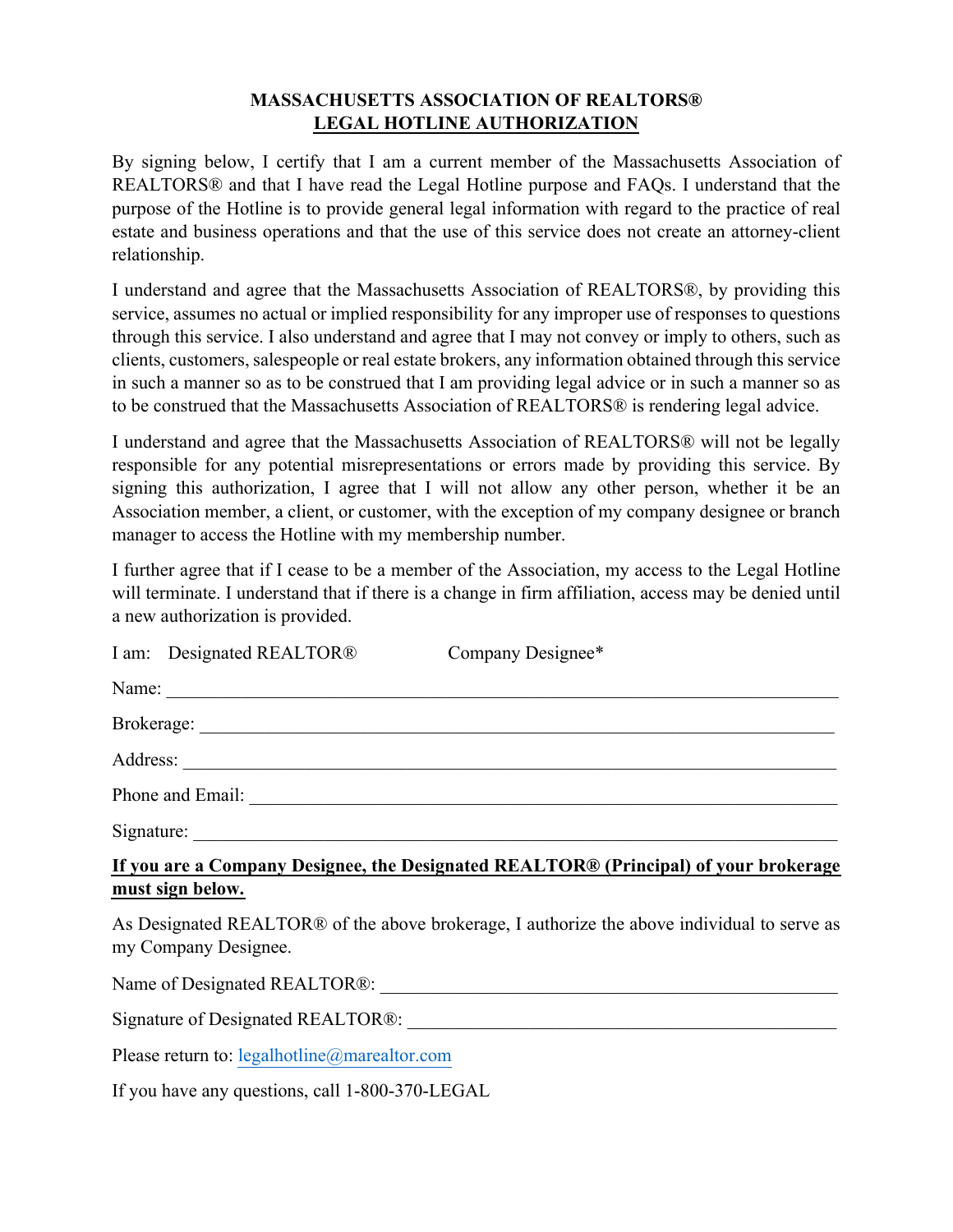# **PURPOSE OF THE MAR LEGAL HOTLINE**

The MAR Legal Hotline is a member benefit offered to authorized users free of charge. An attorney on staff is available Monday through Friday, 9:00am – 4:00PM, to provide information on real estate law and other related matters. The program is intended to provide general guidance to MAR members. Information received through the Legal Hotline is not intended to be used to counsel other real estate licensees or the public. Members are encouraged to seek independent legal counsel to assist with specific situations.

# **FREQUENTLY ASKED QUESTIONS**

### **Q. How does the Legal Hotline benefit MAR members?**

**A.** The program provides information to help prevent REALTORS from making mistakes that may expose them to legal liability. Many of the questions received through the Hotline may not be considered "serious" enough to pay for a private attorney's opinion. It thus enables members to receive questions to important questions at no additional cost and avoid potentially costly legal entanglements in the future.

### **Q. How do members access to the Hotline?**

**A.** Once a member has returned a signed Legal Hotline Authorization to MAR, they are able to access the Hotline as frequently as needed. The Hotline may be accessed by calling 1-800-370-LEGAL, Monday through Friday, 9:00am – 4:00PM, or by emailing legalhotline@marealtor.com.

#### **Q. How quickly are calls and emails returned?**

**A.** If an attorney is available at the time of your call, you may be immediately connected. If an attorney is not available to immediately answer your question, you should expect to receive an answer within 24-hours of your inquiry.

#### **Q. Are Legal Hotline questions confidential?**

**A.** Any questions asked through the Hotline DO NOT RESULT IN AN ATTORNEY-CLIENT RELATIOSHIP. Any information conveyed to the member may be subject to discovery by another person under certain circumstances if a lawsuit is filed.

#### **Q. Can a MAR attorney represent me?**

A. No. MAR policy prohibits the attorneys on staff from accepting employment with respect to any matter from or relating to a Hotline inquiry.